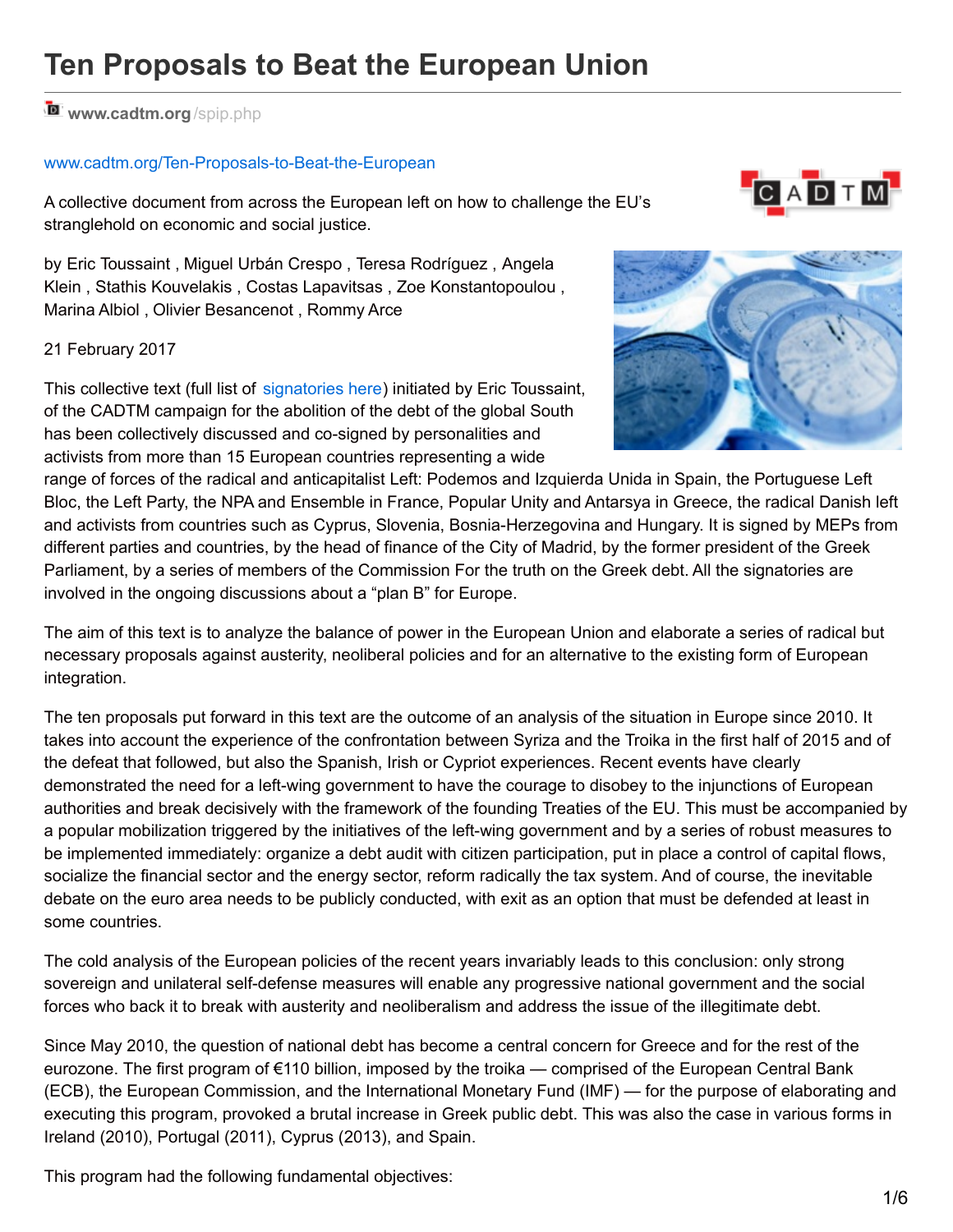- **Bail out the private banks with public funds** so that they may avoid the damaging consequences of their own private credit bubble, averting a new major international financial crisis.
- **Give to the new public creditors, who replaced the private creditors, enormous coercive powers** over the governments and institutions of the peripheral countries in order to impose policies of radical austerity, deregulation (eroding large numbers of labor and welfare benefits), privatizations, and stricter authoritarian controls (see the last point)
- **Preserve the eurozone perimeter** (in other words, keep Greece and the other peripheral countries within the eurozone), which is a powerful instrument in the hands of the multinational corporations and the major economies of the zone.
- **Bring neoliberal policies to bear more heavily on Greece**, in particular, but also on the other eurozone peripheral countries as an example for all the European populations.
- **Reinforce a Europe-wide (as much for the European Union generally as for each member state) authoritarian form of governance**, without resorting to new experiments resembling fascist or Nazi regimes or that of Franco, Salazar, or the Greek colonels (1967-1974). This aspect is insufficiently taken into account because the accent is placed on the economic and social repercussions. The authoritarian tendency within the European Union and the eurozone is a key issue and goal of the European Commission and the big corporations. This touches on executive powers, expeditious voting procedures, limiting or violating many rights, disregarding electors' choices and, among more, increased repression of dissent.

There are lessons to be learned from the failure of the policies adopted by the government of Alexis Tsipras in 2015 to break the bonds of austerity. It is also necessary to realize the limits of the socialist minority government of Antonio Costa in Portugal.

Alternative policies in the people's interest must at the same time address austerity, public debt, private banks, the eurozone, and oppose authoritarian tendencies. The experiences in the eurozone over the 2010-16 period clearly show that it is impossible to break with austerity unless responses to at the least the abovementioned problems are put forward. Of course, the climatic and ecological crises must also be addressed. So must we confront the humanitarian crisis caused by Europe's fortified-borders policy, the Middle East crisis, and the rise of racism and the far right, responsible for the death of so many immigration and asylum seekers in the Mediterranean.

Since the election of Trump, and also since the appearance of the radical movements that gathered around the Bernie Sanders candidacy, now called into the front line of opposition against Trump and his program, the European radical left, trade unions, feminists, and ecologists must create links with the forces of resistance in the United States.

A large part of the radical left forces who have sitting members of parliament had and still have a mistaken idea of what EU integration and the eurozone is. To put it simply, they seem to see more advantages than disadvantages in the European Union. They consider that the European Union, as much as the eurozone, is compatible with a return of social-democratic policies, somewhat less injustice, and a Keynesian-style relaunching of the economy.

Considering the experiences of 2015, it is fundamental that those who have no illusions about the European Union or the eurozone, and are proposing authentic ecological and socialist perspectives in rupture with the European Union, as it exists, be reinforced. It is clear that neither the European Union nor the eurozone can be reformed. It was demonstrated that it is impossible, on the basis of the legitimacy of universal suffrage and democratic debate, to persuade the European Commission, the IMF, the ECB, and the conservative governments in power over most of Europe to agree to measures that are respectful of the rights of the Greek people, or of any other population.

The July 5 referendum, which the European institutions fought tooth and nail by means of blackmail and coercion (such as forcing the Greek banks to close for five days preceding the referendum), did not bring them to make any concessions. On the contrary, totally ignoring all democratic principles, their demands became considerably more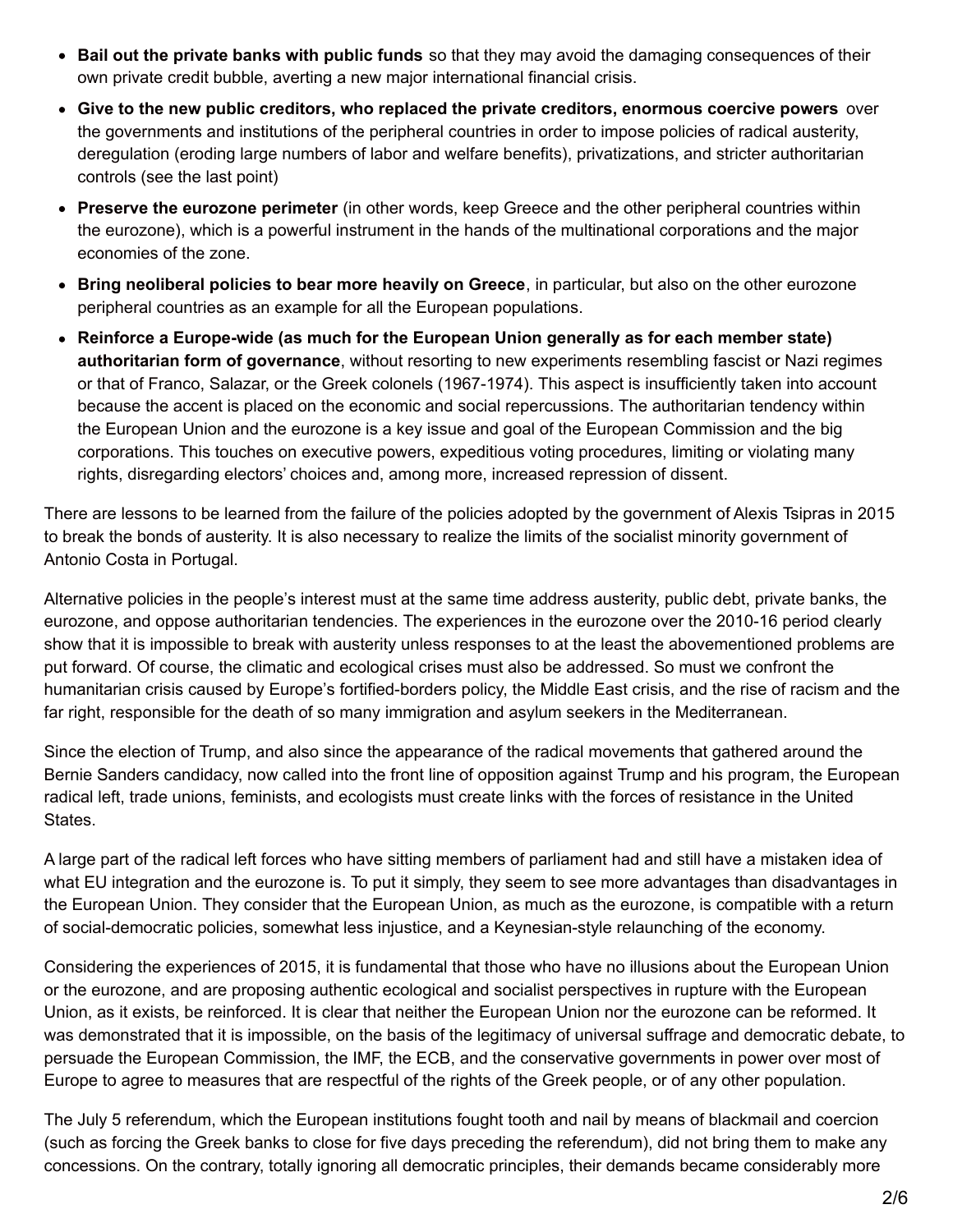#### oppressive.

Certainly, there are many measures that could and should be taken at the European level to stimulate the economy, reduce social injustice, make the debt sustainable, and invigorate democracy. In February 2015, Yanis Varoufakis, while serving as Greek minister of the economy, presented proposals in this sense, suggesting that Greek debt be exchanged for two new kinds of bonds — either growth indexed obligations or ["perpetual"](http://www.latribune.fr/actualites/economie/union-europeenne/20150203trib85abe7370/les-propositions-grecques-pour-restructurer-la-dette.html) obligations — which would never be reimbursed but would be paid out, interest only, perpetually. These proposals, although moderate and perfectly achievable, had no chance at all of being accepted by the European authorities.

This is the case with many proposals aiming to ease Greece's and numerous other countries' debt (joint debt recognition, euro-denominated mutual bonds, etc.). Technically these proposals are all viable but, in the present political context and balance of power in the European Union, the will to put them into practice is lacking. A progressive government cannot hope to be heard, respected and, even less, assisted by the European Commission, the ECB, and the European Stability Mechanism.

The ECB can paralyze a eurozone country's banking system by cutting off its banks' access to liquidities. The ECB's arbitrary power and the banking union reinforce the coercive powers the European institutions can use to counter any experience of progressive policy in Europe.

The treaties have become extremely restrictive on matters of debt and deficit. The European authorities, in control of policies, could easily decide to derogate to these regulations by taking into consideration the state of crisis (actually they do this for "friendly" governments), but they clearly had no intention of doing so.

On the contrary, all the negotiating parties fiercely fought the Greek government even though it gave proof of great moderation (to say the least). The mainstream media and numerous European leaders treated Alexis Tsipras and Yanis Varoufakis as rebels, or even as radical anti-Europeans. Between January and July 2015, the troika launched a fight against the Greek government, in order show to the peoples of Europe that there is no alternative to neoliberal capitalism.

The capitulation of the first Tsipras government was not enough to satisfy the IMF or the European leaders. Pressure continued to be laid on the second Tsipras government to apply ever more neoliberal policies, especially attacking public property, the welfare and retirement systems, and assisting big capital through the introduction of further judicial and legal frameworks favoring privatization and fundamental structural regression. All these new measures lead to increased injustice and precariousness.

If the creditors agree to a new restructuring of the debt, it will be under the condition that the same kind of policies be continued. In this case, a reduction of the debt will not at all be a victory or even a consolation. It will be no more than a measure to ensure continual reimbursements while seeking to dampen any arising social struggles.

This is the first lesson: unless they take strong sovereign and unilateral measures of self-defense, the people and the governments they bring to office to break with austerity programs cannot put an end to the human rights violations perpetrated by the creditors and the big corporations.

Some would argue that should a leftist government come to power in Madrid, it could use the weight of the Spanish economy (the fourth in the eurozone in terms of GDP) to negotiate concessions that Tsipras was unable to obtain. But what would be those concessions? Relaunch production and employment through heavy public spending and deficits? The ECB and Berlin along with at least five or six other capitals would oppose such policies! Taking strong measures against the banks? The ECB, with the support of the European Commission, would reject such policies.

What is also certain is that if the radical left entered the government of a country like Cyprus, Ireland, Portugal, Slovenia, or one of the three Baltic states, they would not have the weight, facing an unyielding European Commission or ECB board, to convince these institutions to let them renounce austerity, stop privatizations, develop public services, and drastically reduce the debt. These countries will have to resist and take unilateral measures in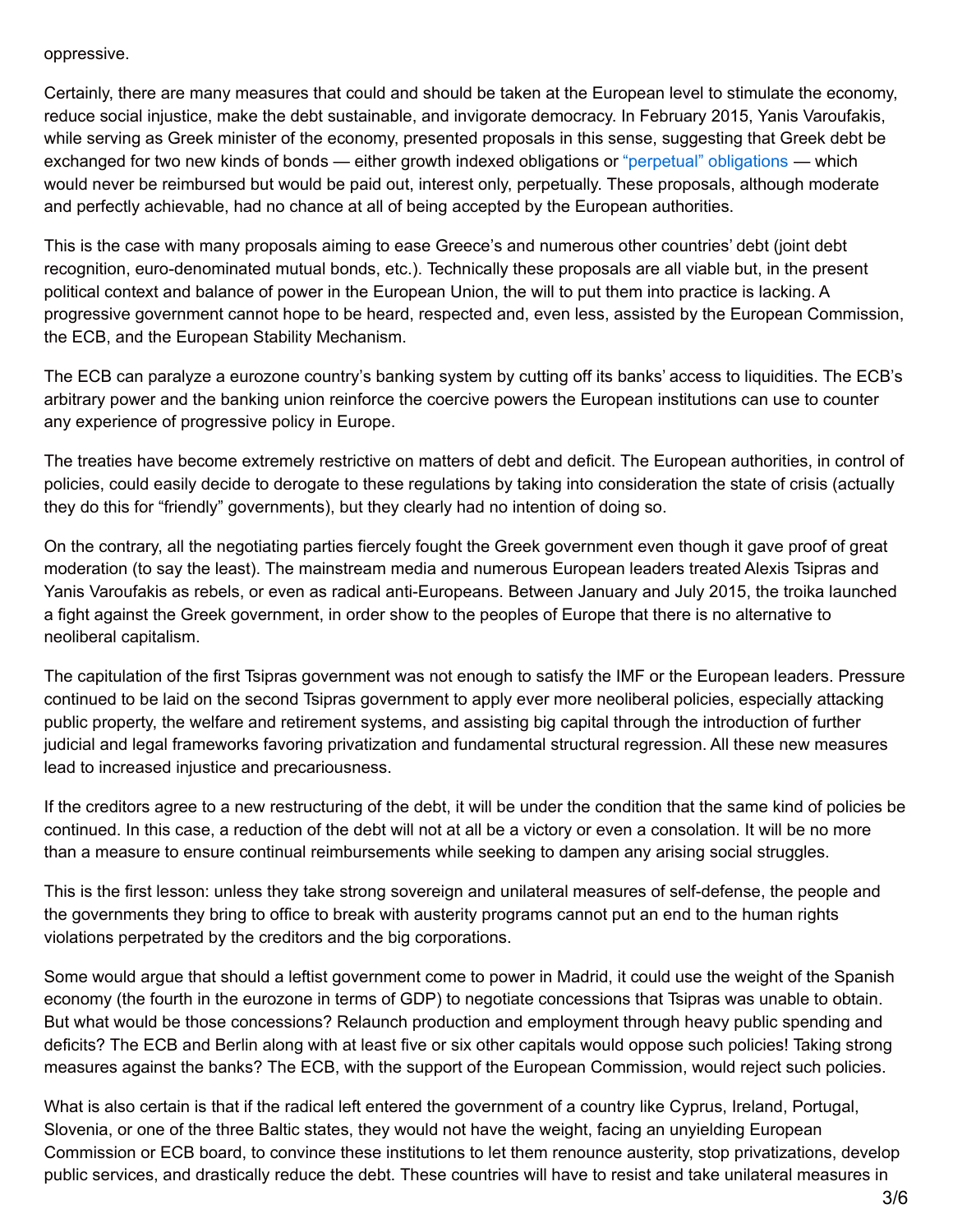the interest of their populations. Could several progressive governments of eurozone countries form a common front for renegotiations? It would certainly be very welcome if this could happen, but the possibility is remote, if only for reasons of electoral agenda.

Should Jean-Luc Mélenchon win the upcoming presidential election in France, and his coalition win the following general election, could a French left-wing government achieve a reform of the euro? Mélenchon and the staff of his campaign believe so. It is reasonable to have doubts about this possibility. Let's suppose that Mélenchon does win and forms a government intending to introduce social policies and to reform the euro. What would be the options?

It is quite likely that a French government could afford to disobey the current treaties, but it could not achieve a farreaching reform of the entire eurozone. To do this would take simultaneous progressive electoral victories in the major countries as well as in peripheral countries. That said, it is clear that a government of a defiant France, and its allies, taking measures in favor of the French population and the peoples of the world (for instance, by abolishing Greece's and developing countries' debts towards France) could have a positive effect throughout Europe.

Having said that, the way out of the crisis is not of a nationalist nature. As much as in the past it is necessary to adopt an internationalist strategy and aim for a European integration that brings together the peoples opposed to the present form of integration, totally dominated by the interests of big capital.

The weak links in the inter-European chain of domination are to be found in the peripheral countries. If Syriza had adopted a correct strategy in 2015 it could well have been a turning point. It didn't happen.

Other weak links where the radical left may gain power in the not-so-distant future are Portugal and Spain, and perhaps Cyprus, Ireland, and Slovenia. A progressive move ahead would depend on the capacity of the radical left to learn the lessons of 2015 and thus make anticapitalist and democratic proposals that will trigger popular support. Without doubt, the force of popular mobilization will be a decisive factor. If the pressure for real uncompromising change does not invade the streets, the neighborhoods, and the workplaces, the future will be very dark.

To avoid what we saw in Greece in 2015, here are ten proposals for social mobilization and actions to be taken immediately and simultaneously by any government that is truly operating in the interests of the people.

### **1. A left-wing government must disobey the European Commission in a very transparent manner and in line with its prior commitments.**

The party or coalition of parties (the example of Spain comes to mind) that claim to govern should from the outset refuse to conform to austerity measures, and pledge to refuse measures aiming solely at balancing the budget. They should announce: "We will not yield to the European treaties' diktat of a balanced budget because we want to increase public expenditures to fight anti-social and austerity measures and embark on the ecological transition."

Therefore, the first step is to begin disobeying in a clear and determined way. The Greek capitulation has shown us why we must shed the illusion that the EC and other European governments respect the popular mandate. This illusion can only lead to disaster. We must disobey.

### **2. Call for popular mobilization both at the national and the European level.**

In 2015, such an initiative proved unsuccessful in Greece and elsewhere in Europe. It is obvious that the European social movements did not achieve great success in calling for demonstrations, which did take place but were not at the level required by the need for solidarity with the Greek people.

However, it is also true that Syriza's strategy did not include calls for popular mobilization in Europe, or even in Greece. And when the Tsipras government did call for mobilization by means of the referendum of July 5, 2015, the will of the 61.5 percent of Greeks who refused to accept the creditors' demands was not respected.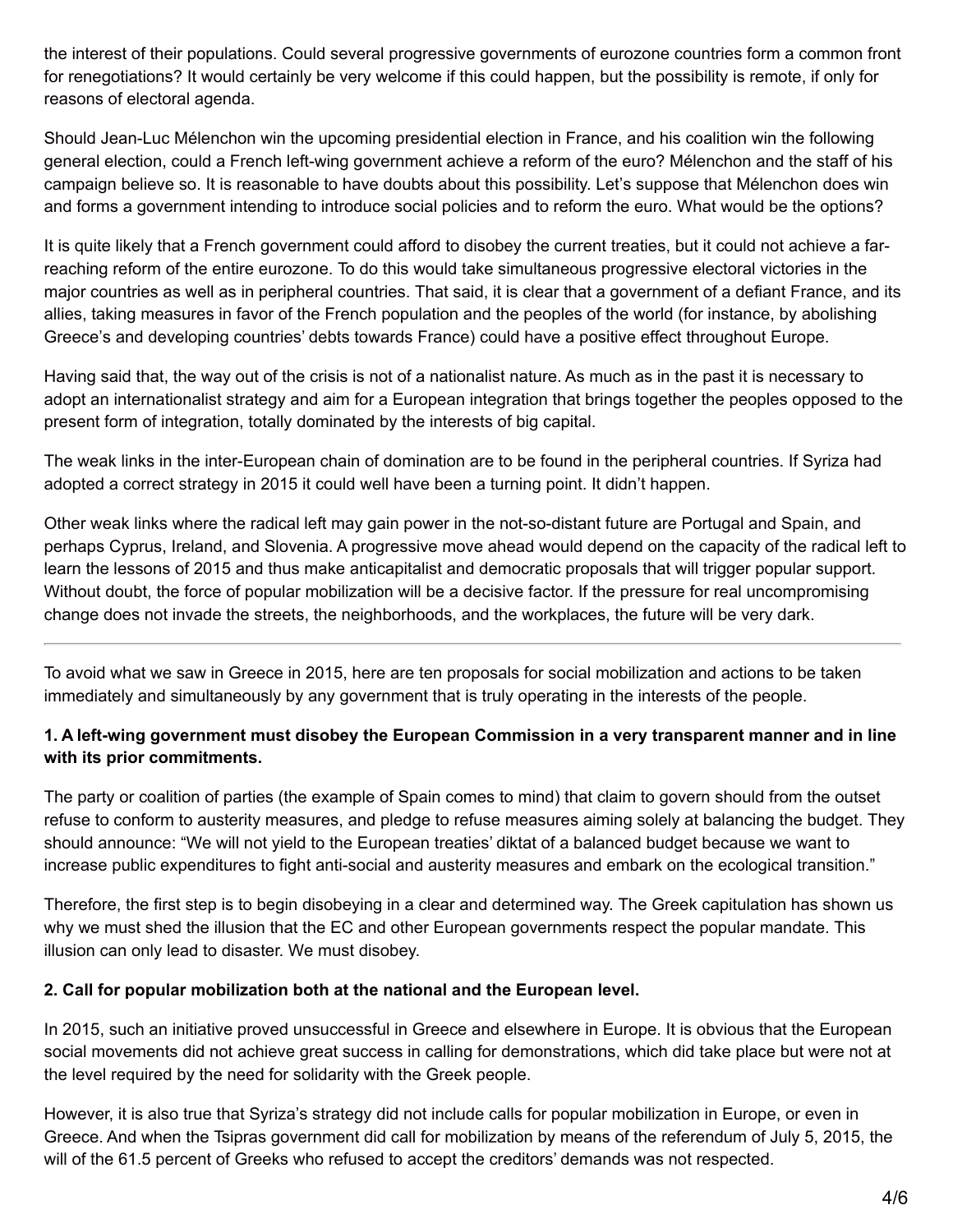Let's remember that starting in late February 2015 and up until the end of June 2015, Yanis Varoufakis and Alexis Tsipras made statements aimed at convincing public opinion that an agreement was in sight and that the situation was improving.

Imagine that instead, after each important negotiation, they had explained what was at stake through press releases, statements to the media, and declarations in public places — in front of the headquarters of the European institutions in Brussels and elsewhere. Imagine that they had revealed what was really going on. It would have led to gatherings of thousands or tens of thousands of people, and the social networks would have relayed this alternative discourse to hundreds of thousands or millions of citizens.

### **3. Launch a debt audit with citizens' participation.**

The situations in the twenty-eight EU countries, and of course within the eurozone, are diverse. In some European countries — as in Greece — it is a matter of utmost necessity and priority to suspend debt repayments, in order to make the satisfaction of social needs and basic human rights an absolute priority. It is also a key element of a selfdefense strategy.

In Spain, in Portugal, in Cyprus, and in Ireland, such a move depends on the balance of power and the current economic picture. In other countries, it is possible to carry out the audit first and then decide on the suspension of repayments. The specific situation of each country must be weighed before implementing these measures.

## **4. Establish control of capital flows.**

We must clarify what this means. It does not mean that people cannot transfer a few hundred euros abroad. Obviously international financial transactions would be allowed up to a certain amount. On the other hand, it is important to enforce strict control over capital flows beyond a certain threshold.

### **5. Socialize the financial sector and the energy sector.**

Socializing the financial sector does not merely mean developing a public banking hub. It implies decreeing a public monopoly on the financial sector, i.e. the banks, building societies and insurance companies. That is, a socialization of the financial sector under citizen control; turning the financial sector into a public service. Of course, socializing the energy sector will also be a priority during the ecological transition. Ecological transition cannot take place without a public monopoly over the energy sector, both in terms of production and distribution.

## **6. Create a complementary, non-convertible currency and defend the right to leave the eurozone.**

Whether it is a case of exiting the eurozone or remaining in it, it is necessary to create a non-convertible complementary currency. In other words, a currency that is used locally, for exchanges within the country — for example, for paying increased pensions, salary increases for civil servants, taxes, public services, etc. The use of a complementary currency enables partial relief from the dictatorship of the euro and the European Central Bank.

Of course, we cannot avoid the debate on the eurozone. In several countries, exiting the eurozone is an option that must be defended by political parties, trade unions, and other social movements. Several eurozone countries will not be able to truly break away from austerity and launch an ecosocialist transition without leaving the eurozone. A redistributive monetary reform, or the levying of a special progressive tax on incomes above €200,000, should be implemented in the case of an exit. That proposal would apply only to cash assets, and not to personal property (principal residence, etc.).

By applying a progressive exchange rate when moving from the euro to the new currency, the amount of cash in the hands of the wealthiest 1 percent would be reduced and wealth redistributed to households.

## **7. Implement radical tax reform.**